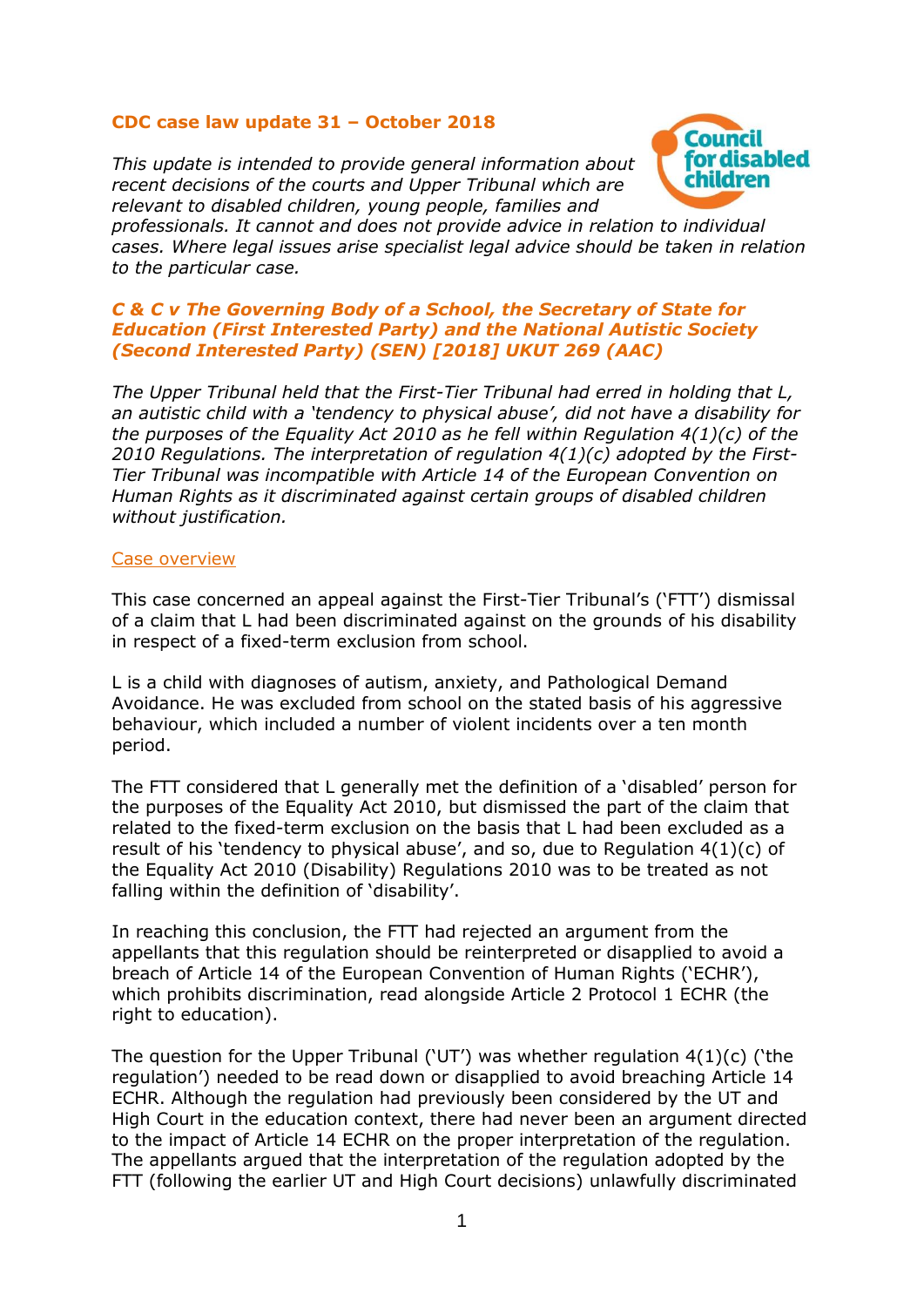against children whose impairment(s) give rise to an enhanced risk of physical aggression and so may be held to have a 'tendency to physical abuse'.

The UT first considered the historical context of the regulation, in particular the public policy consideration that had led to their introduction, namely to avoid providing protection for people where the effect of their condition might involve anti-social or criminal activity.

The UT next considered the effect of Article 14 ECHR. It noted that this was not a freestanding right, but in this case could apply in conjunction with Article 2 Protocol 1 ECHR, which provides that no one shall be denied the right to education. The Tribunal held that, as it considered there was a difference in treatment between children like L and other disabled children because of the exclusion of children like L from the definition of 'disability' as a result of their aggressive behaviour, the central question was whether that difference could be justified.

The UT was of the view that it was only necessary in this case to consider the first and fourth stages of the test for proportionality, being the standard for justification in human rights case. The UT considered, on the first stage of the test, that in this case there was a legitimate aim behind the regulation. The key issue was therefore the fourth stage, being whether or not a 'fair balance' had been struck, taking into account the severity of the consequences of the regulation, the importance of its aim, and the extent to which it contributed to that aim.

In this case, little weight could be given to the Secretary of State's view that the regulation struck the right balance. The Secretary of State had not carried out the required detailed evaluation of the respective interests, and had consequently not formed a properly considered view.

The UT went on to hold that the consequences of the regulation were extremely severe, as it allowed schools to exclude children like L without having to justify this treatment insofar as far as behaviour demonstrating a 'tendency to abuse' was concerned, even though this behaviour might have been brought about a school's failure to make reasonable adjustments.

By contrast, if the regulation were not to apply, schools would still not be required to tolerate violent behaviour, but merely to show that they had made reasonable adjustments or justify the proportionality of any decision to exclude.

The UT noted that a 'particularly significant' number of pupils were affected by the regulation, and that it "would be hard to overstate the impact [of the regulation] on this particularly vulnerable cohort of children." Another "particularly weighty factor" was that aggressive behaviour was not a choice for autistic children, who might not understand their behaviour. Their behaviour could not properly be described as criminal or anti-social and to apply that label to children such as L was 'repugnant'.

The Secretary of State's arguments, including that a 'tendency to physical abuse' was a high threshold, that the regulation was narrowly focussed on such